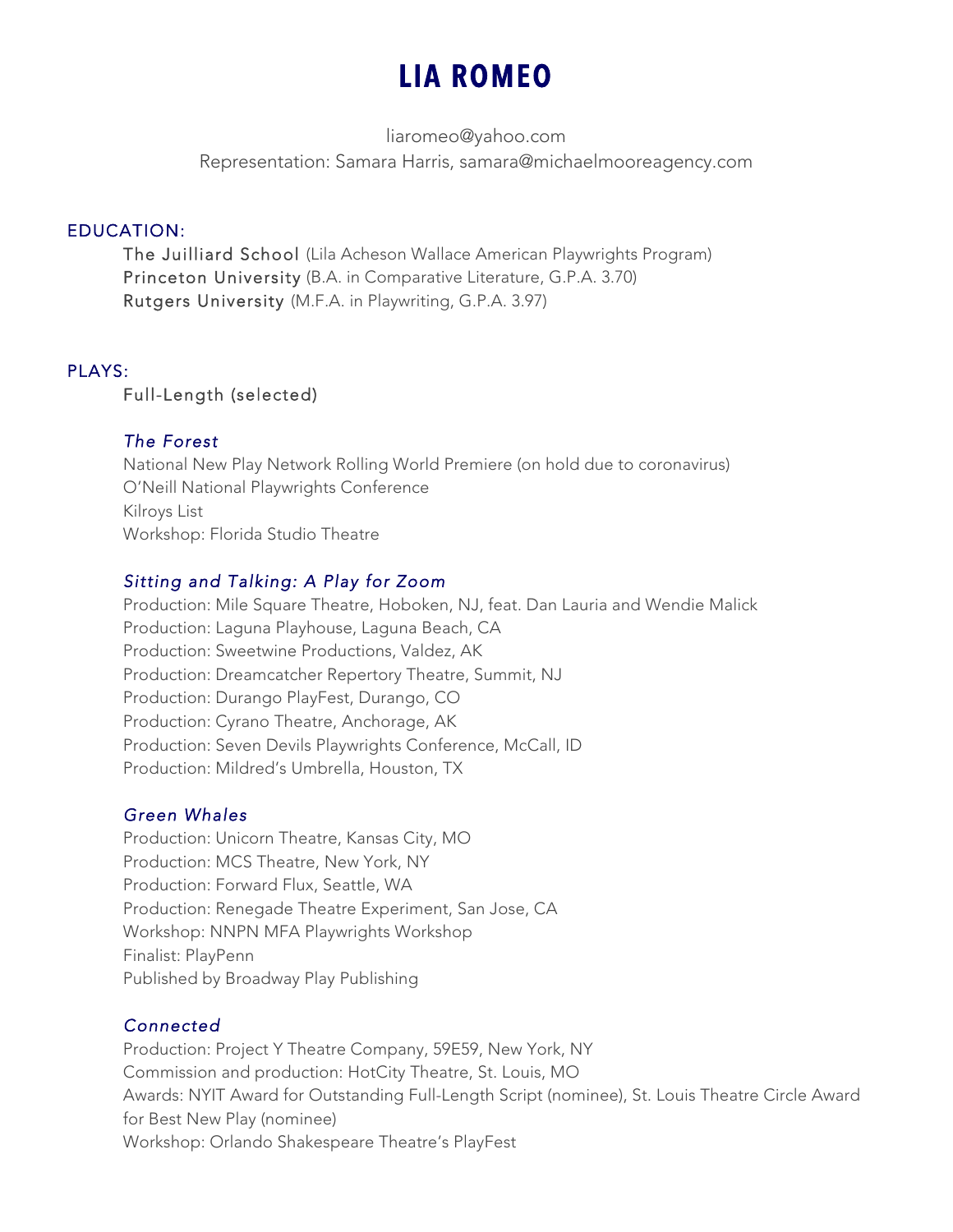## *The Lucky Ones*

Kilroys List O'Neill National Playwrights Conference, finalist Production: Dreamcatcher Repertory Theatre, Summit, NJ Production: Misfits Theater Company, Boulder, CO

## *The Agency*

Kilroys List Commission and production, Fairleigh Dickinson University Headliner: University of Colorado New Play Festival through the Dramatists Guild Traveling Masters Program

## *Reality*

Production, HotCity Theatre, St. Louis, MO Production, Fairleigh Dickinson University, Madison, NJ Published by Playscripts Awards: ATCA/Steinberg Award (nominee), Susan Smith Blackburn Prize (nominee), HotCity Theatre New Play Festival (winner), St. Louis Theatre Circle Award for Best New Play (nominee)

## *Hungry*

Production: Unicorn Theatre, Kansas City, MO Production: Stillwater Theatre, Raleigh, NC Production: The Skeleton Rep, New York, NY

# *Right Place, Right Time*

O'Neill National Playwrights Conference, finalist Production: Renegade Theatre Experiment, San Jose, CA Production: Stillwater Theatre, Raleigh, NC Production: XPressions Performing Arts Network, Baltimore, MD Published by Broadway Play Publishing Awards: Alliance/Kandeda Graduate Playwriting Competition (runner-up), Silicon Valley Award for Best New Play (winner)

# *A Perfect Fit*

Production: Vermont Pride Theater, Randolph, VT Kilroys List Honorable Mention Bay Area Playwrights' Festival (semi-finalist)

# *What Happened That Night*

Production: Project Y Theatre Company, New York, NY Production: New Origins Theatre Company, Atlanta, GA Winner: T. Schreiber Studios New Works Project, New York, NY

# *LoveSick*

Production: Project Y Theatre, 59E59, New York, NY Reading: Atlantic Theatre Stage 2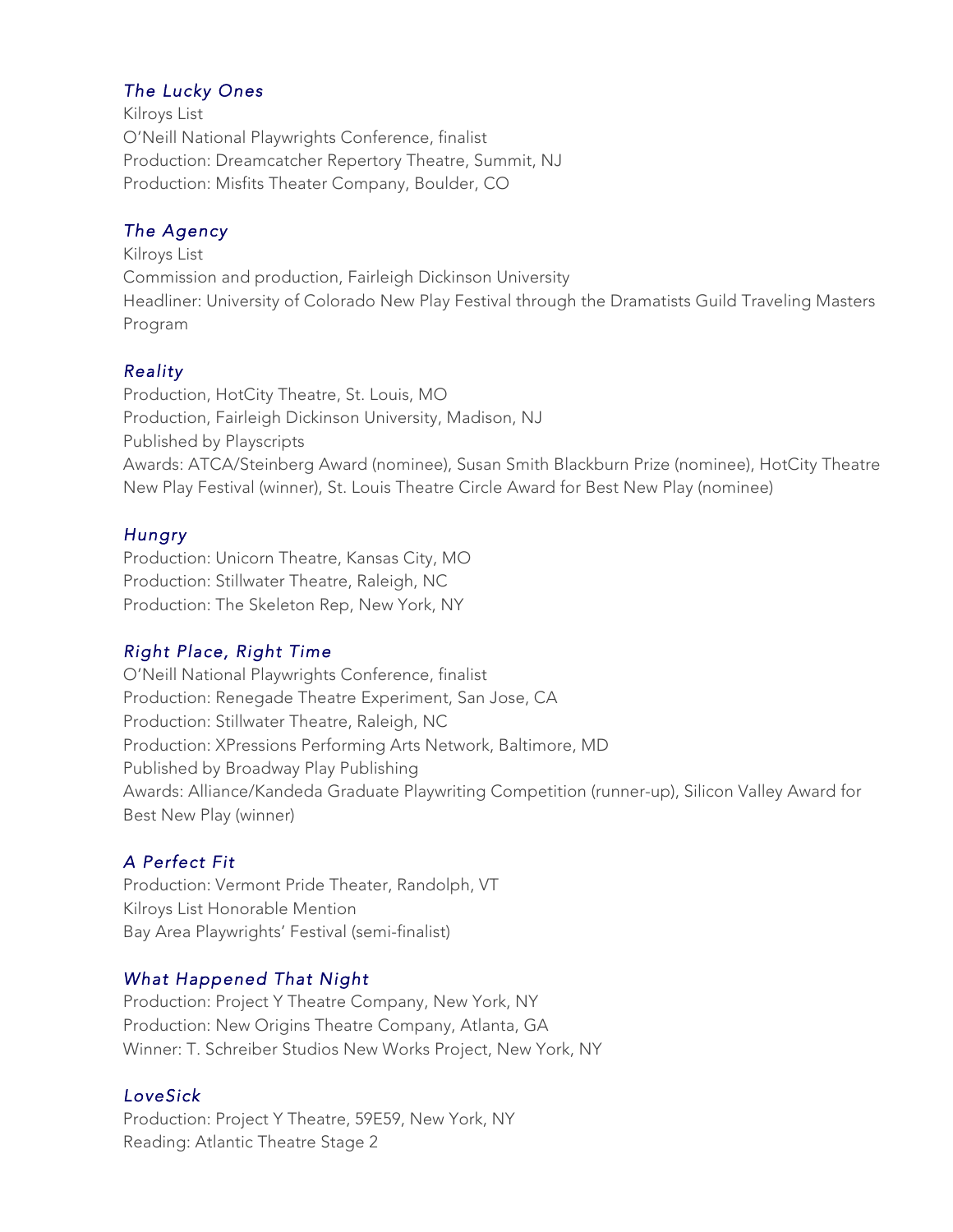#### *American Dreamers*

Production: Jersey City Theater Center, Jersey City, NJ Production: West of 10<sup>th</sup>, New York, NY

#### *The Grand Tour*

Winner: New Jersey Playwrights Contest Workshop production: Porch Light Productions, Glen Rock, NJ

#### *Babies*

Workshop: Lark Theatre, New York, NY

### One-Act (selected)

"Baby Boom" Productions: Project Y Theatre, coLAB Arts, Looking Glass Theatre

### "Mrs. Henderson's Cat"

Production: Hangar Theatre

Short (selected)

### "The Presentation"

 City Theatre National Short Playwriting Award, winner Selected for Dramatists' Play Service Best 10-Minute Plays

### "Yog Sothoth"

Productions: Samuel French Festival, 3 Graces Theatre Company, Little Fish Theatre, Luna Stage Awards: Heideman Award (finalist), City Theatre National Short Playwriting Award (finalist)

#### RESIDENCIES, AWARDS AND MEMBERSHIPS:

Lila Acheson Wallace American Playwrights Program, The Juilliard School (current) The Farm Theater College Collaboration Project, commissioned playwright (current) Project Y Playwrights Group, New York, NY (current) Art House Productions, INKubator Playwrights Group, Jersey City, NJ National New Play Network Emerging Playwright-in-Residence, Writers Theatre of NJ New Jersey Individual Artist Fellowship Winner, New Jersey State Council for the Arts Athena Theatre Playwrights Group, New York, NY BMI Librettists Workshop, New York, NY Abingdon Theatre Playwrights Group, New York, NY New Jersey Emerging Women Playwrights Project, Madison, NJ

#### LITERARY AND NEW PLAY DEVELOPMENT WORK:

 Associate Artistic Director, Project Y Theatre Company (current) New Play Coordinator, Jersey City Theater Center (former)